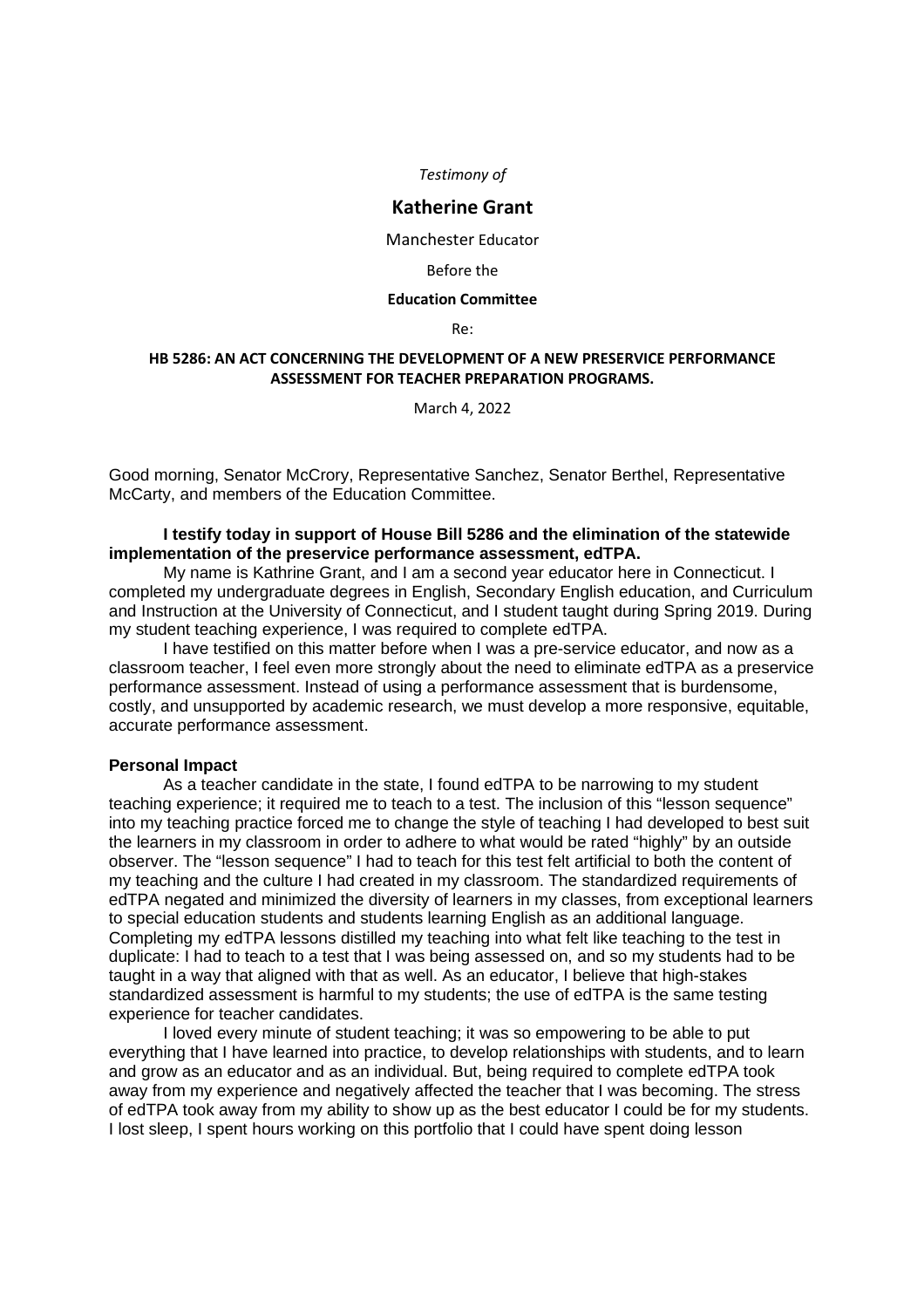preparation, and I was constantly burdened by the chronic stress of completing this portfolio. It was so frustrating to know that I had to dedicate time to completing a portfolio that would only provide me with scripted, rubric-based feedback instead of investing even more deeply in reflecting on my practice with my cooperating teacher, university supervisor, department head, professors, or advisors—all individuals who known me and have known my growth over the many years I have spent preparing to become an educator. **Cost**

As a pre-service educator, I paid for: a subscription to a portfolio system; a fully professional wardrobe; transportation to and from my clinical, student teaching, and master's internship locations; an application to graduate school; three different rounds of fingerprinting; certification testing; and not working for an entire semester—plus edTPA. This total can be conservatively summed at \$3,000, which is a considerable amount of money for anyone, regardless of the fact that I was a tuition-paying college student who came from a relatively privileged background. This is the financial reality of becoming a teacher within the state: it is costly, and those costs are becoming a barrier for entry. Connecticut is currently the most expensive state to become a teacher in within New England and New York. I believe that we are rapidly approaching a point in which the costs associated with becoming a teacher, as well as the financial reality we face in the profession, is going to begin preventing individuals from pursuing what I consider the most important profession. If we are committed to diversifying who teaches students in Connecticut classrooms, we cannot be creating more barriers. edTPA will do that.

### **Feedback Provided**

In addition to the negative impacts on myself and my students during my student teaching experience and the cost associated, I only received useless and contrived feedback from the portfolio. The feedback that I received from my university supervisor, from my professors and advisors, and from my cooperating teacher gave me a nuanced level of insight and analysis into my teaching practice that went above and beyond the simplistic and reductive feedback I received from edTPA. I know for a fact that if I had completed a portfolio assessment that had been developed by my teacher preparation program, it would have been more responsive to my development as a teacher and teacher leader, allowed me to demonstrate my growth over time, would have held me to a higher standard, and would have given me accurate and purposeful feedback to inform my future practice. None of these things happened when I completed edTPA.

Some will say that the argument against the use of edTPA is an argument that lies in fear of being held to a high standard or that we misunderstand the test or why it is "important." I had no issue with being held to a high standard as a teacher candidate, nor do I now as an educator—in fact, I want to be held to the highest standard because I know that I have the responsibility of my students' future in my hands. But, the feedback that this assessment provided did nothing to support my development as a future educator and took away from my overall experience and my ability to show up as the best educator I could be for my students. I have not used or been asked to use a single point of feedback or any other portio of my portfolio since I completed it.

### **Validity & Current Research**

Emerging, and previous, research tells us the same: that edTPA is an unreliable, invalid measure that poses undue and harmful burdens on teacher candidates with very little benefit (Gitomer et al., 2019; Greenblatt & O'Hara, 2015; Hutt, Gottlieb, & Cohen, 2018; Shin, 2021). Researchers (Bernard, et al., 2019) have raised concerns that edTPA:

- Diminishes candidate learning
- Perpetuates inequitable systems